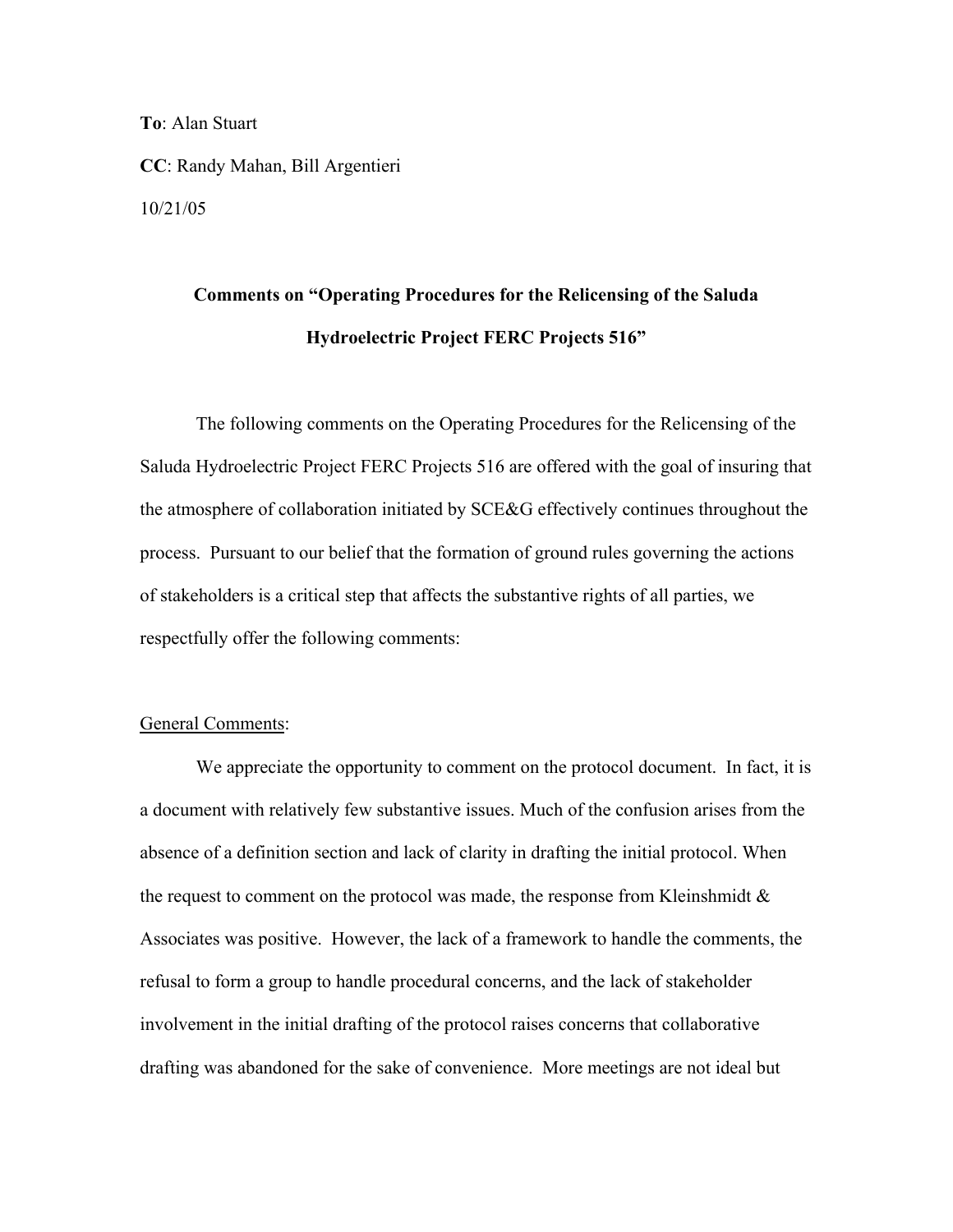may be necessary to do what it takes to do the job correctly, regardless of time or energy expenditure. We are recommending a Procedural Resource Conservation Group aimed at handling procedural concerns with a representative from each Resource Conservation Group (RCG), resource agency, and SCE&G. While this is another meeting, the Procedural RCG will only meet as necessary, most likely a few times toward the beginning of the process to address items such as the communications protocol. This structure would actually be more efficient because each representative could report on process developments to the individual RCG groups; enabling the groups to be proactive instead of reactive to protocol document drafting.

The introduction to the protocol states "These procedures provide a framework, which can be amended as the process evolves, when there is consensus among the team to make changes". It can sometimes be difficult to ascertain what effects certain protocol provisions will have on the process in the future and the protocol explicitly recognizes the need for the flexibility to amend. A Procedural RCG will be the forum for establishing consensus among all RCGs as called for in the protocol. This forum currently does not exist. The stakeholders were told at the September 22, 2005 meeting that these concerns would be handled informally between some stakeholders, possibly over the phone. Any process concerns arising in the RCGs will undoubtedly involve discussions that are currently underway and issues in need of quick resolution. The notion that informal consultation between dozens of stakeholders is less burdensome than a small group of people regularly in contact seems counterintuitive.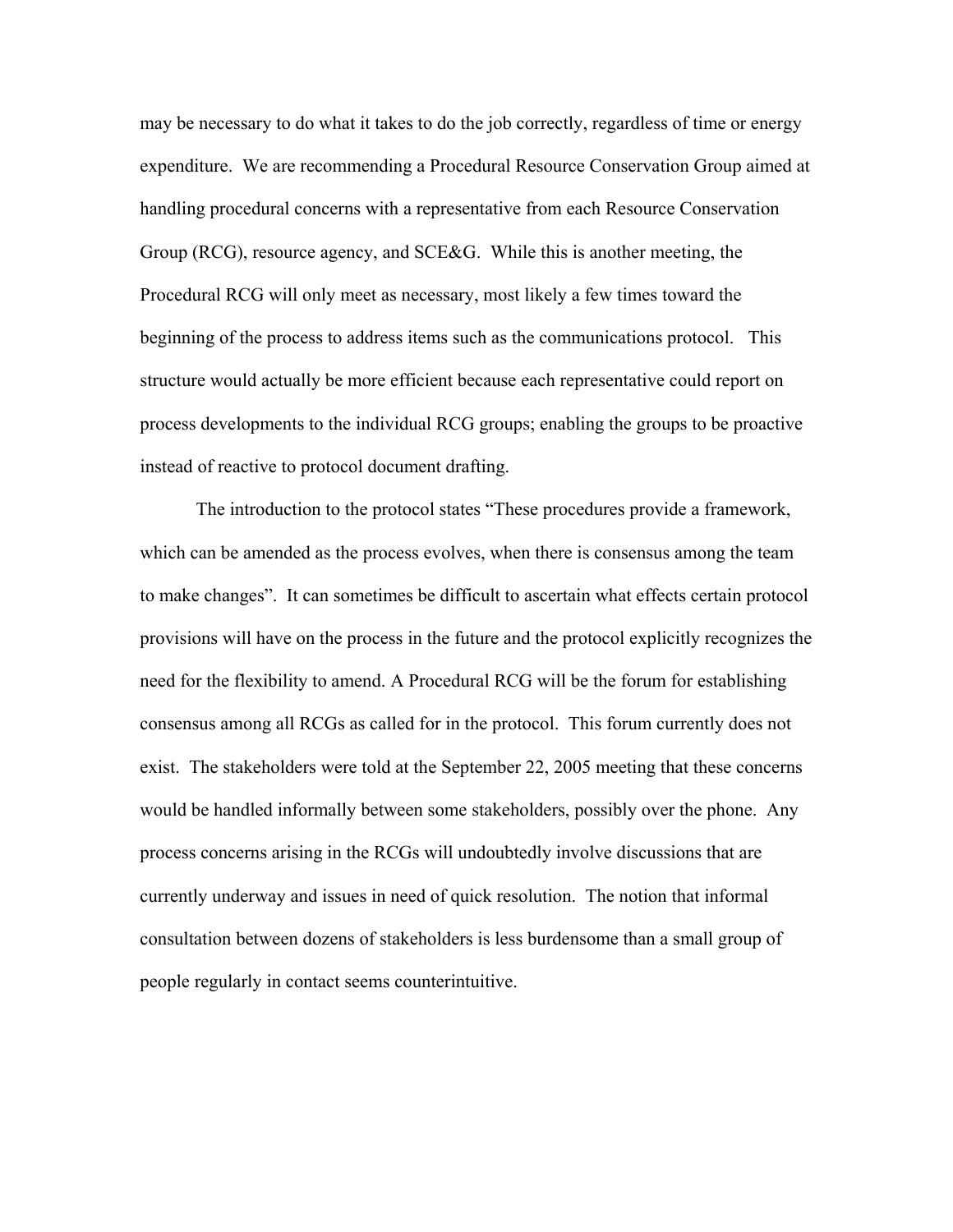Section 1:

Fundamentally, the mission statement should not be unilaterally created as it is the guiding document of all the parties. Other relicensings involving the traditional licensing process have taken months to formulate the initial protocol and mission statement. While no one is suggesting this sort of delay (or any delay at all), Saluda stakeholders were offered no chance to input until they requested it. This demonstrates the need for a dependable way of addressing procedural questions to avoid confusion.

#### Section 1.1:

The mission statement should reflect the collaborative intent of the parties to reach a settlement and refer to a balanced result for the utility and the resource, much like the RCG mission statement does. This is possible with only minor modifications and serves the stated goal of the mission statement being a "guidepost" for everyone:

*SCE&G will manage the process through collaboration with state and federal resource agencies, non-governmental organizations, special interest groups, and other interested stakeholders. This collaborative consultation process will be used to gather as well as*  disseminate information. The objective will be to learn from, as well as educate, *stakeholders on the issues and come to a balanced settlement of those issues that accounts for the reasonable needs of SCE&G, maintains and enhances the quality of the resource, and accounts for the reasonable needs of the stakeholders.*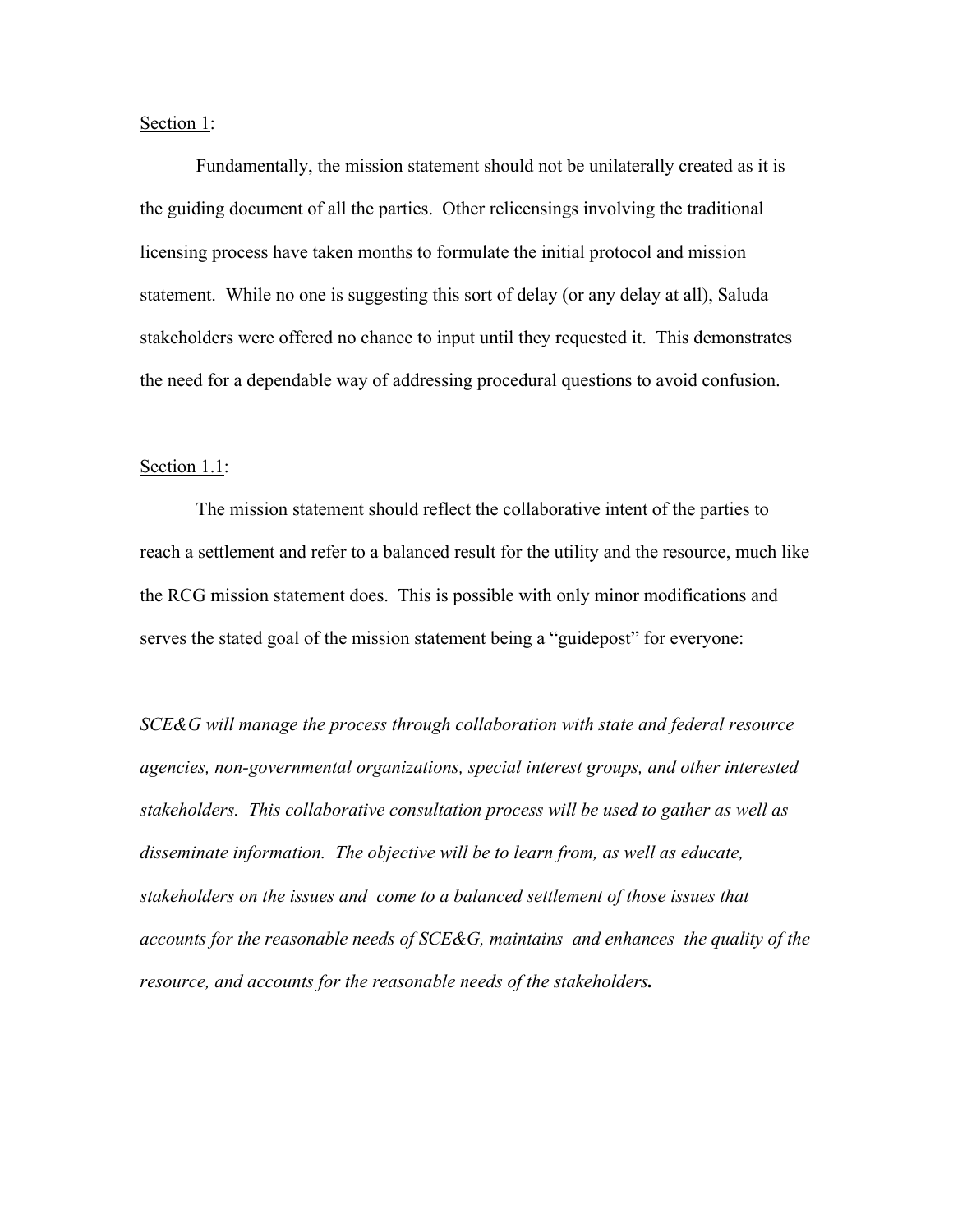## Section 2.6:

This section should make clear that the knowledge requirement to serve on the Technical Working Committee (TWC) is not limited to formal training in respective areas of expertise but also considers practical knowledge and experience and the insights that informed lay people can make to analysis and decision making. The protocol should establish how the members of the TWC are selected in a manner that all stakeholders have a reasonable opportunity to participate in or be represented on the TWC.

### Section 2.8:

 This section should say that the communications protocol will contain specifics on when contact with the press is allowed. What appears to be a total prohibition on press releases in section 5.0 should be addressed in these communication protocols. In other proceedings there is a confidentiality agreement between stakeholders regarding settlement discussions or certain proprietary information that may come out in the operations RCG. The protocol should make clear that no confidentiality agreements will be required that attempt to (1) protect information that is accessible to the public, whether as public documents or through any applicable legal process or (2) that are designed to withhold information from certain stakeholders.

#### Section 4.3:

 #4- Who has to agree to the inclusion/exclusion of a parking lot item should be specifically identified.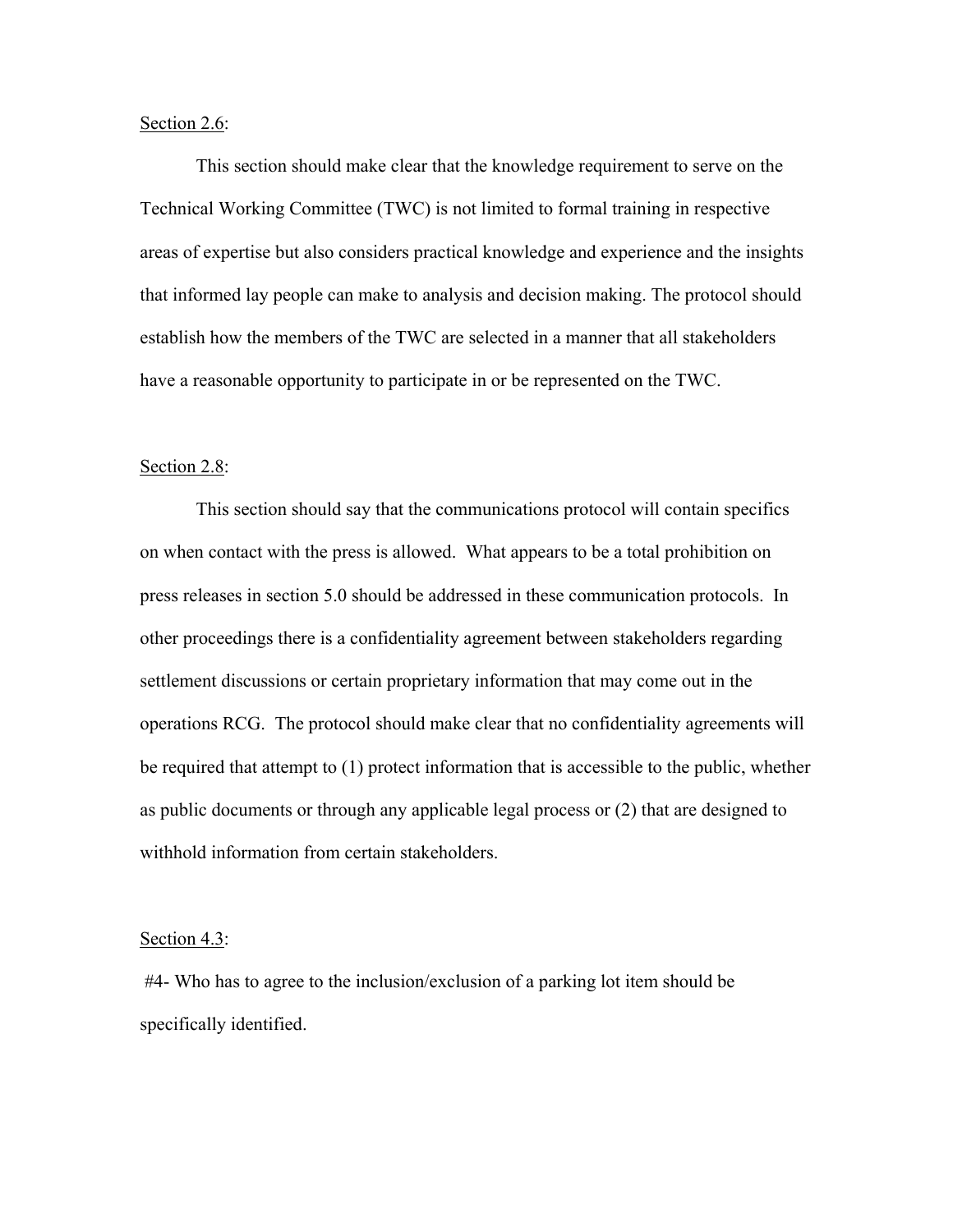#5- "SCE&G invites and encourages, at anytime during this process, all interested parties to participate on any level of the relicensing of the Saluda Hydro Project." The stakeholders appreciate SCE&G's acknowledgement of the stakeholders' rights to participate in the relicensing process that will ultimately control many aspects of SCE&G's use of the water and other resources in the project boundary that belong to the public. We believe the current meeting schedule is insufficient in that all meetings are scheduled Monday through Friday during business hours. Many stakeholders are taking personal and vacation leave to participate in this process. We recognize the important role that agencies play, how hard they work, and how thinly their efforts are often stretched. Their absence at an occasional evening meeting does not mean no progress can be made without them. An added benefit to occasional evening and weekend meetings is increased public involvement, something SCE&G has strived for from the beginning.

#### Section 5.0:

"All news releases to the media will be coordinated through the SHRG and RCG." As discussed above, this topic should be covered in detail in the communications protocol. The protocol must be clear that stakeholders may communicate with their constituencies, individually and through the press, without restriction or any sort of preclearance, provided that the communications are not covered by any applicable confidentiality agreements and do not purport to speak for the Saluda Hydro Relicensing Group.Stakeholders, including SCE&G, have constituencies to which they are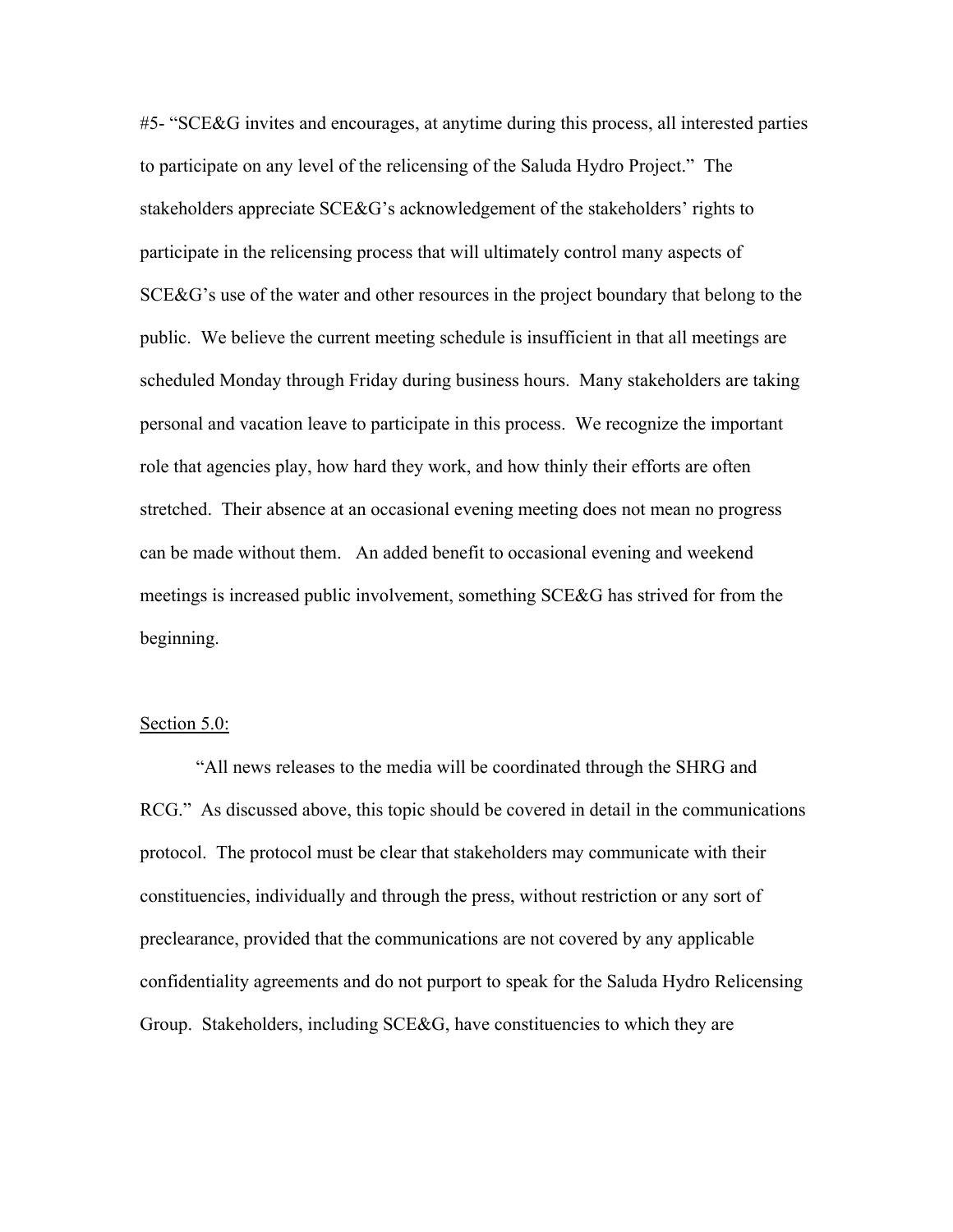committed to updating, occasionally, the most effective way of doing this could be through use of the press.

## **Conclusion**

As you can see our substantive concerns are few. Before the last public meeting, the document distributed with the notation of "final protocol" and the 10 days of ensuing confusion clearly demonstrate the need for a more effective way of identifying and handling procedural concerns. When the first rounds of RCG meetings were scheduled without any agency or stakeholder consultation, it became immediately apparent that many of the dates would not work. As a result, the entire process has been delayed while everyone's schedule is coordinated. This is another example of the inherent problems of unilateral action in a public process and the need for a procedural group. The undersigned stakeholders respectfully request a Procedural RCG:

1) American Rivers

2) Coastal Conservation League

- 3) Columbia Audubon Society
- 4) Lake Murray Association- *See Attached*
- 5) Lake Murray Homeowner's Coalition
- 6) Lake Watch
- 7) Midlands Striper Club
- 8) South Carolina League of Women Voters
- 9) South Carolina Wildlife Federation
- 10) Trout Unlimited- Saluda Chapter
- *Signatories reserve may submit individual comments as they see fit*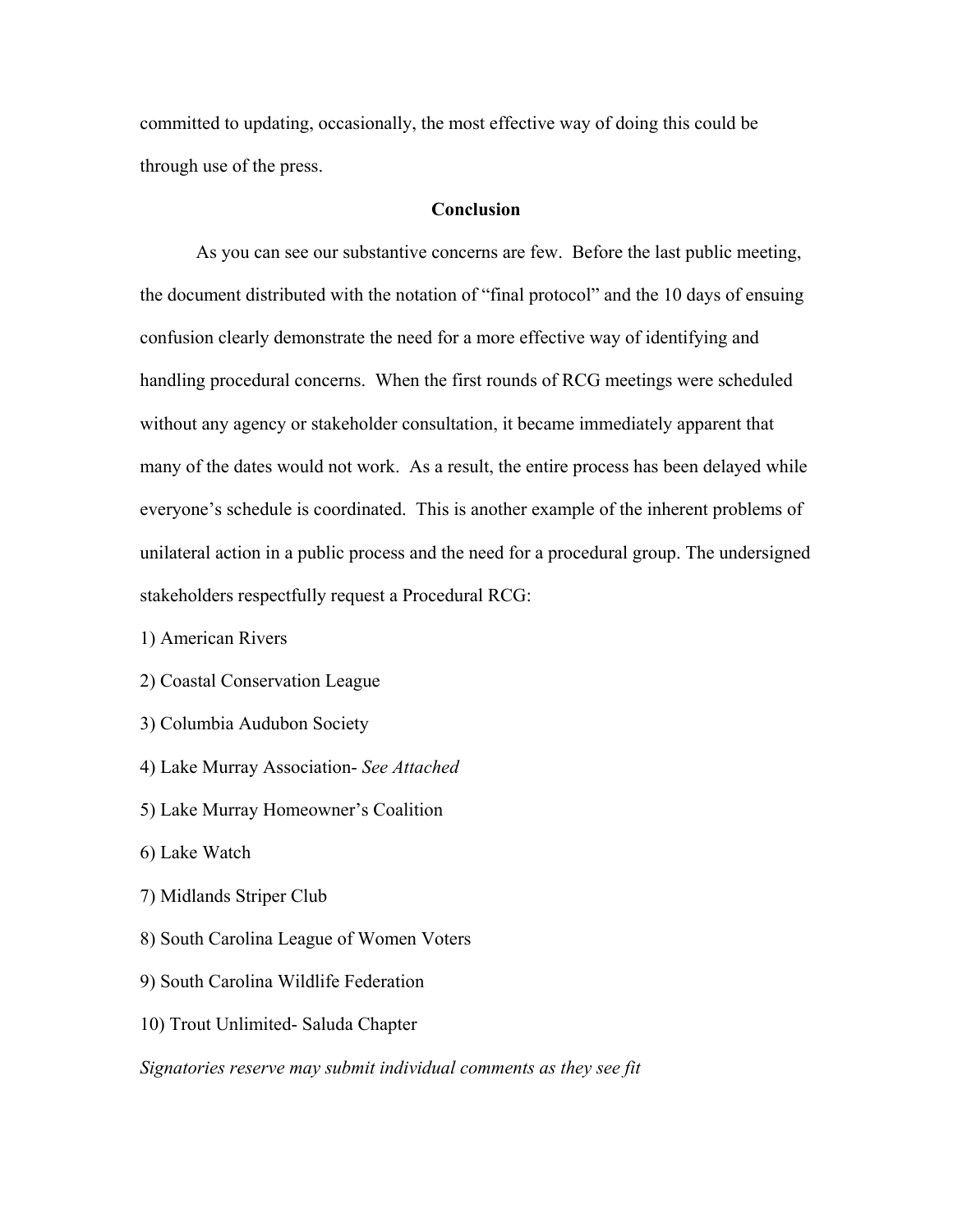

# **South Carolina 29002**

## **October 20, 2005**

Memo : Alan Stuart, Kleinschmidt

Randy Mahan and Bill Argentieri, SCE&G

 The Lake Murray Association sees a need to clarify the protocol document in several areas before the RCG meetings can become productive. We are not suggesting that a protocol RCG be established to function indefinitely as we think one more committee may be counterproductive. We do however believe that a committee appointed from the various stakeholders to work with SCE&G to clarify various items in the current protocol before the work begins is appropriate.

The introduction to the protocol states "These procedures provide a framework, which can be amended as the process evolves, when there is consensus among the team to make changes". The stakeholders were told at the September 22, 2005 meeting that these concerns would be handled informally between some stakeholders, possibly over the phone. There needs to be a method to amend the protocol process when the need arises. We believe decision should be made in the RCG's only and no decision should be made between stakeholders in a parking lot or over the phone. There needs to be a method established from the beginning to make these adjustments. This needs to be made clear in the current document.

Consensus needs to be defined and a percentage attached to it and clearly written in the protocol document. Section 1:

Fundamentally, the mission statement should not be unilaterally created as it is the guiding document of all the parties. We agree with other stakeholders that the mission statement needs to be amended as follows: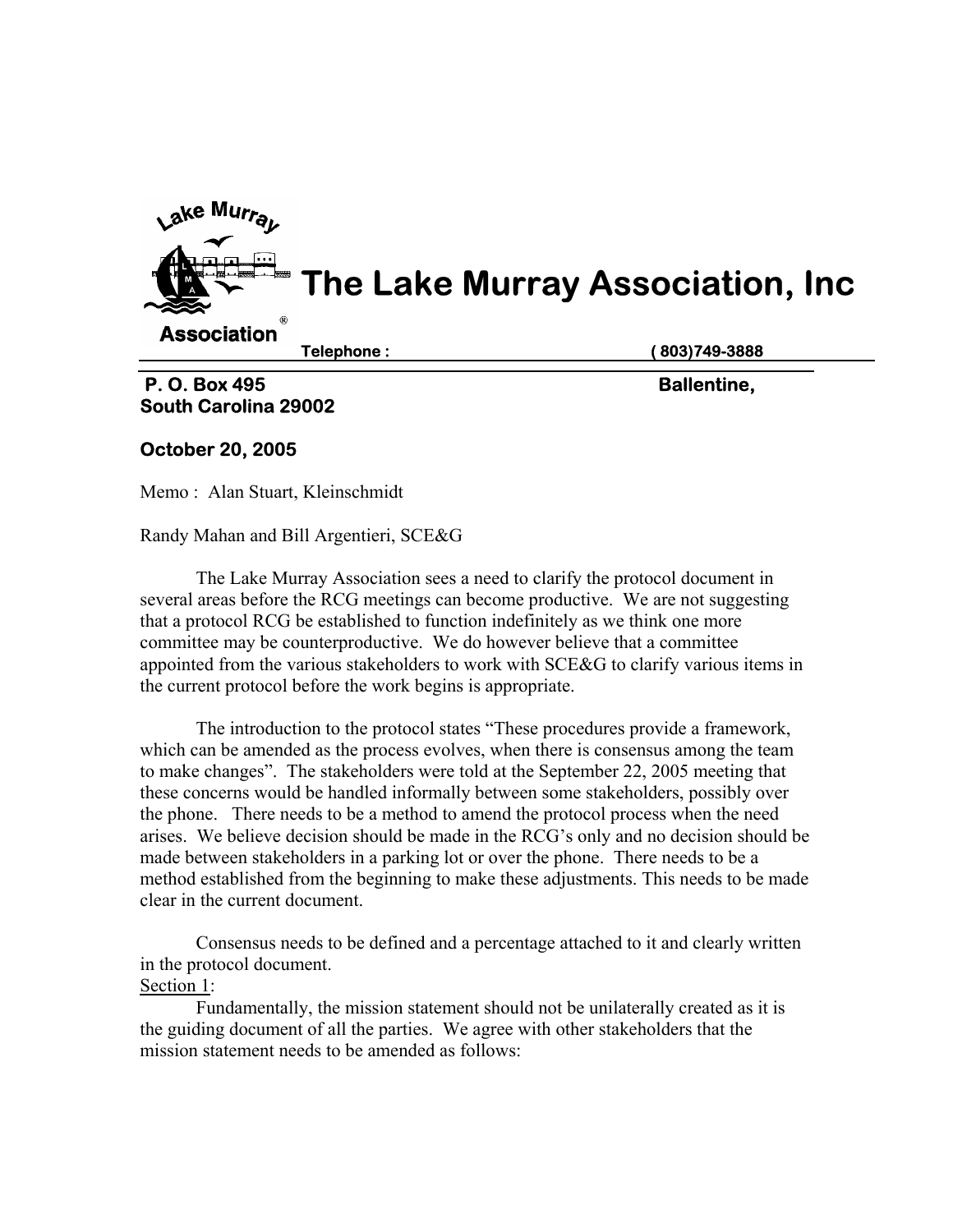The mission statement should reflect the collaborative intent of the parties to reach a settlement and refer to a balanced result for the utility and the resource, much like the RCG mission statement does:

*SCE&G will manage the process through collaboration with state and federal resource agencies, non-governmental organizations, special interest groups, and other interested stakeholders. This collaborative consultation process will be used to gather as well as*  disseminate information. The objective will be to learn from, as well as educate, *stakeholders on the issues and come to a balanced settlement of those issues that accounts for the needs of SCE&G and the quality of the resource.* 

## Section 2.6:

This section should make clear that the TWC committee requirement of knowledge also includes practical knowledge, to what extent practical knowledge is sufficient, and who ultimately makes that decision.

LMA believes the protocol document should indicate the RCG's with the help of recognized experts should decide if the person in question has enough experience to be useful. The **consensus rule** whatever it turns out to be should prevail.

 The last paragraph in 2.1 is convoluted and gives the impression that RCG's work for TWC's. This is not the case according to SCE&G. It is our understanding that the RCG's will actually decide the issues and the TWC's will conduct the test and suggest alternatives. The language, perform necessary studies under the direction of TWC's should be pointed out and eliminated. The relationship between the two committees needs to be clearly defined.

This section also states each group/organization should select a primary spokesperson or rep and alternate that is authorized to speak for the group/organization . This appears to limit an organization with more than 1 person on the committee from more than one member expressing an opinion. We do not agree this should be the case and needs clarification and modification.

Section 2.8: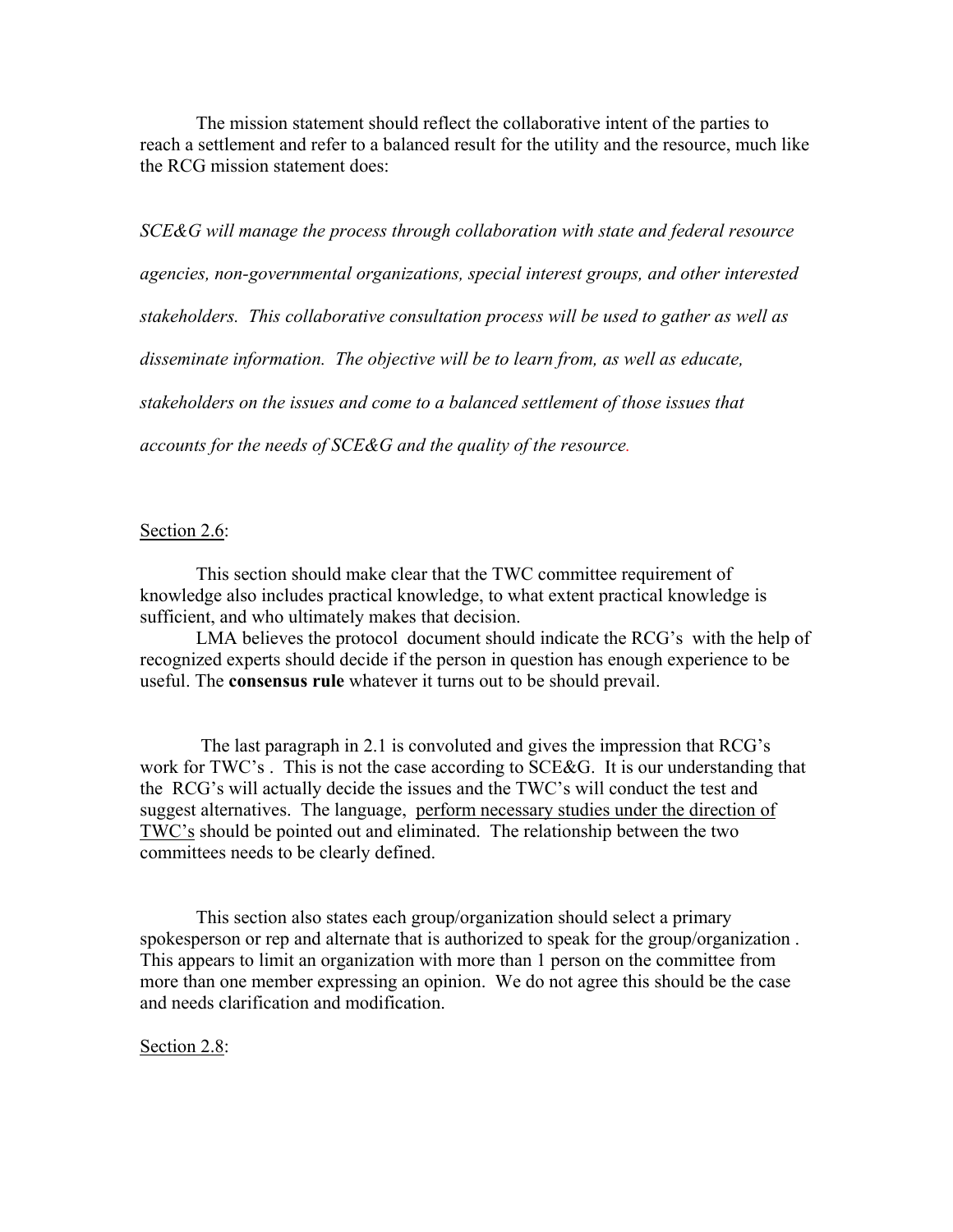The following paragraph is the coalition stakeholders interpretation on communications protocol and Lake Murray Association agrees wholeheartedly:

This section should say that the communications protocol will contain specifics on when contact with the press is allowed. What appears to be a total prohibition on press releases in section 5.0 should be addressed in these communication protocols. In other proceedings there is a confidentiality agreement between stakeholders regarding settlement discussions or certain proprietary information that may come out in the operations RCG.

## Section 4.3:

 #4- Who has to agree to the inclusion/exclusion of a parking lot item should be specifically identified in the protocol document. This again needs to be clarified from the beginning. .

#5- The paragraph below is the consensus of the stakeholder coalition and we agree there should be some evening meetings to benefit the general public LMA can be available for all meetings but strongly suggest some evening meetings be planned. .

SCE&G invites and encourages, at anytime during this process, all interested parties to participate on any level of the relicensing of the Saluda Hydro Project." The stakeholders appreciate the invitation to weigh in on the management of the public's water. We believe the current meeting schedule is insufficient in that all meetings are scheduled Monday through Friday during business hours. Many stakeholders are taking personal and vacation leave to participate in this process. We recognize the important role that agencies play, how hard they work, and how thinly their efforts are often stretched. Their absence at an occasional evening meeting does not mean no progress can be made without them. An added benefit to occasional evening meetings is increased public involvement, something SCE&G has strived for from the beginning.

## Section 5.0:

"All news releases to the media will be coordinated through the SHRG and RCG." As discussed above, this topic should be covered in detail in the communications protocol. It is unclear if stakeholders need only coordinate with the SHRGs and RCGs if the press release is from the entire group or if this is a more general prohibition All situations where stakeholders right to communicate with the press will be limited should be clarified.

The Lake Murray Association would like to be a member of the committee on protocol items and feels the work can be done with one or two meetings.

Thank you very much for your consideration.